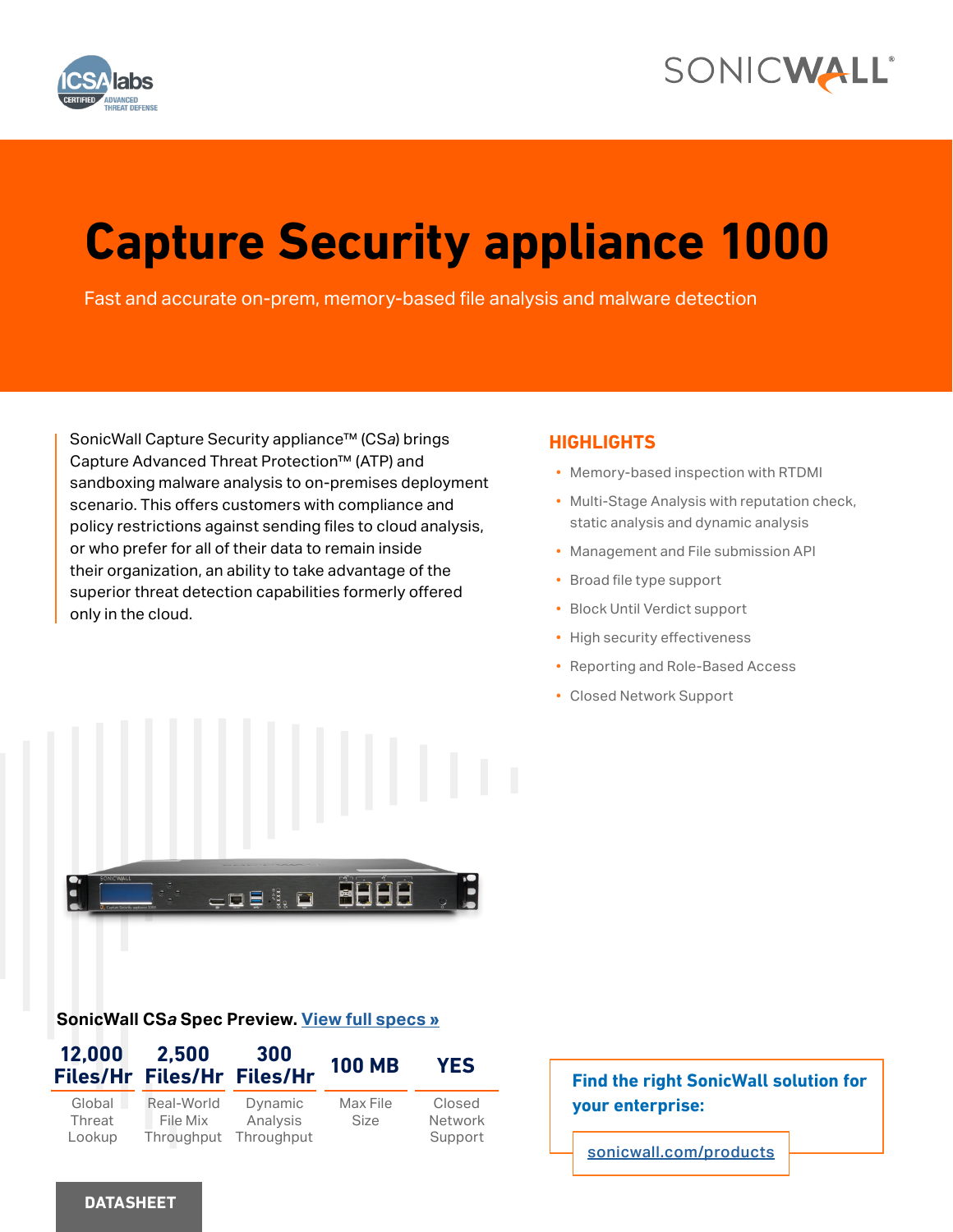Equipped with Real-Time Deep Memory Inspection (RTDMI), CS*a* can detect and stop attacks using a wide range of file types by forcing malware to reveal its weaponry into memory.

The SonicWall Capture Security appliance™ (CS*a*) brings Capture Advanced Threat Protection™ (ATP) and sandboxing malware analysis to on-premises deployment scenario. This offers customers with compliance and policy restrictions against sending files to cloud analysis, or who prefer for all of their data to remain inside their organization, an ability to take advantage of the superior threat detection capabilities formerly offered only in the cloud. The CSa 1000 can analyze suspicious files coming from other SonicWall products to provide rapid, high accuracy detection of previously unseen threats, with the customer retaining custody of their files. Additionally, the REST API functionality on the CSa opens up the benefits of this highly effective file analysis capability to threat intelligence teams, third-party security systems and any software stack that can integrate with published APIs.

**CS***a* **analyzes a broad range of file types, including executable programs (PE), DLL, PDFs, MS Office documents, archives, JAR, and APK plus multiple operating systems including Windows, Android, and multibrowser environments.**

The CS*a* uses a combination of reputation-based checks, static file analysis and SonicWall's patented Real-Time Deep Memory Inspection™ (RTDMI) engine for dynamic analysis. This ensures that it provides not only the best possible detection rate of malicious files, but also does this efficiently, in the shortest possible time. The SonicWall ecosystem of security products, already fully integrated with

the cloud-delivered Capture ATP analysis, is able to enforce inline security with features such as Block Until Verdict. The same capabilities are supported when the SonicWall products are connected to the CSa series instead of the cloud Capture ATP.

# **RTDMI**

SonicWall's patented Real-Time Deep Memory Inspection (RTDMI™) file analysis engine is a novel method of analyzing suspicious files by monitoring the behavior of an application in memory. RTDMI can see through any obfuscation or encryption techniques that modern malware may deploy to evade network and sandbox analysis – yielding extremely high-accuracy detection of attacks borne by documents, executables, archive files and a variety of other file types.

# **Real-time protection**

The reputation and global intelligence checks, statics analysis, and RTDMI technology operate in concert to deliver results quickly enough to enable technologies like Block Until Verdict in SonicWall products. This capability enables a file inspection policy on the firewall that prevents end users from downloading suspicious files until a full inspection is completed and a verdict is reached by Capture ATP or CS*a*. With Closed Network support enabled, cloud-based reputation and intelligence checks are disabled.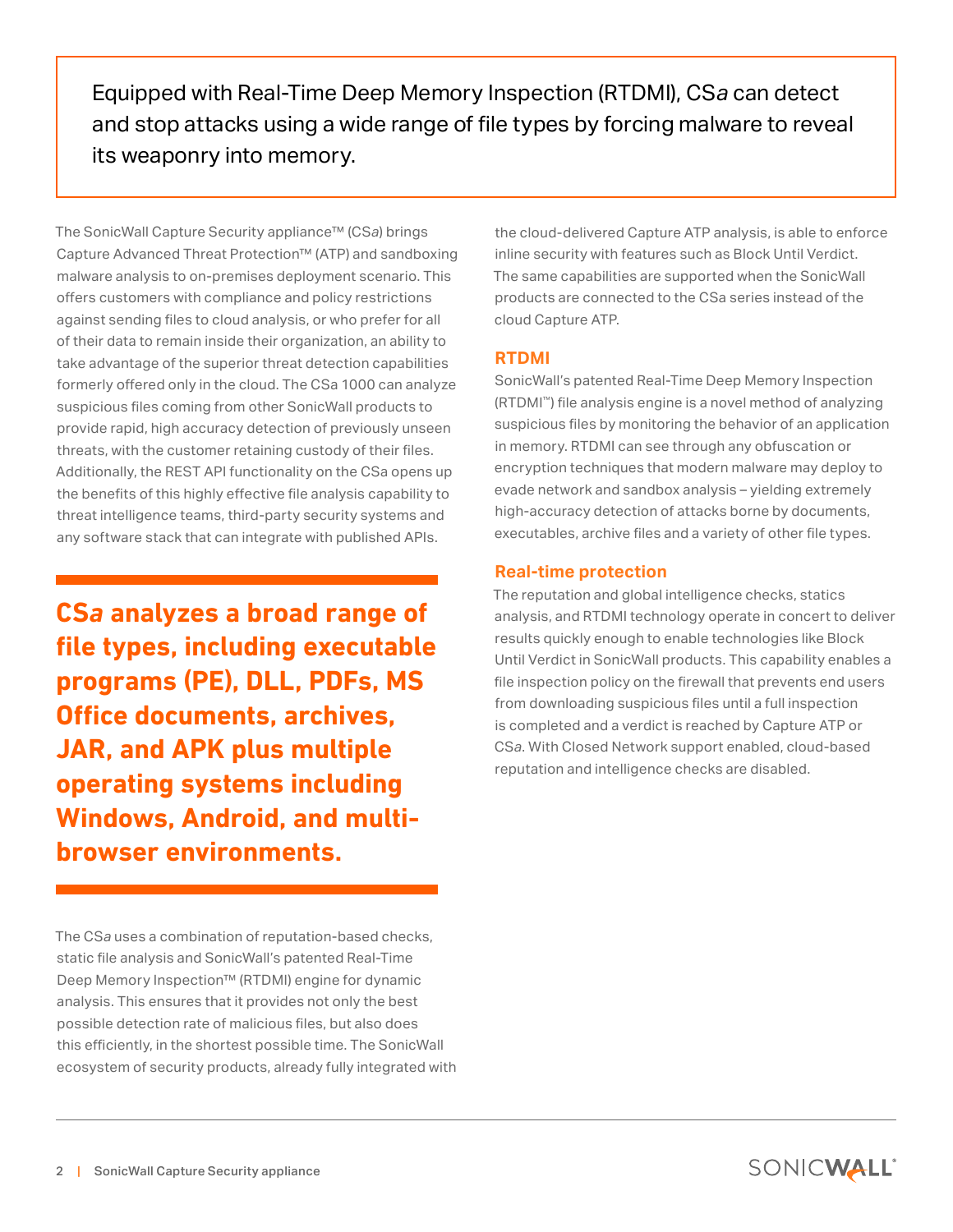# **Trusted by (and benefits from the experience of) many**

- CS*a* brings the technology from SonicWall's Capture ATP, a cloud-based service trusted and used by over 200,000 customers across the globe, into an appliance form factor
- CS*a* also gets regular intelligence updates to synchronize with the threat intelligence gathered globally via SonicWall Capture ATP file analysis except when Closed Network support is enabled

### Reporting, analysis and administration

- CS*a* offers insight into files submitted from all sources with an easy-to-navigate dashboard and file analysis history, providing an insight into the frequency, sources, verdicts and other insights around files submitted for analysis
- Reporting capabilities provide a global view into advanced threat protection across the organization, with the ability to schedule regular reports configured based on different roles
- Administrators can grant granular access to the CSa 1000 to a variety of roles, with the ability to restrict access to any part of the UI
- Security analysts can be given access to scanning history, with the ability to modify the allowed devices and allowlist/blocklist, as well as report any suspected false positives or false negatives
- Network-level administrators can be granted access to the operational configuration of the appliance while being restricted, for confidentiality reasons, from seeing the submitted files and their sources

# **CS***a* **feature summary**

- Reputation and Global Verdict lookup (configurable)
- Static analysis and dynamic analysis with RTDMI
- Allow/Block list for file hash or IP/Domain
- Configurable scheduled reporting
- Role-based administration
- Management HTTPS/REST API via dedicated management interface or regular network interface
- Analysis of files up to 100MB





- False positive and false negative reporting with automatic whitelist/blacklist
- Rate limiting per file source
- Closed Network support
- REST API support for file submission and analysis
- Hardened OS with Secure Boot and chain of trust for anti-tampering
- Syslog and Local Logging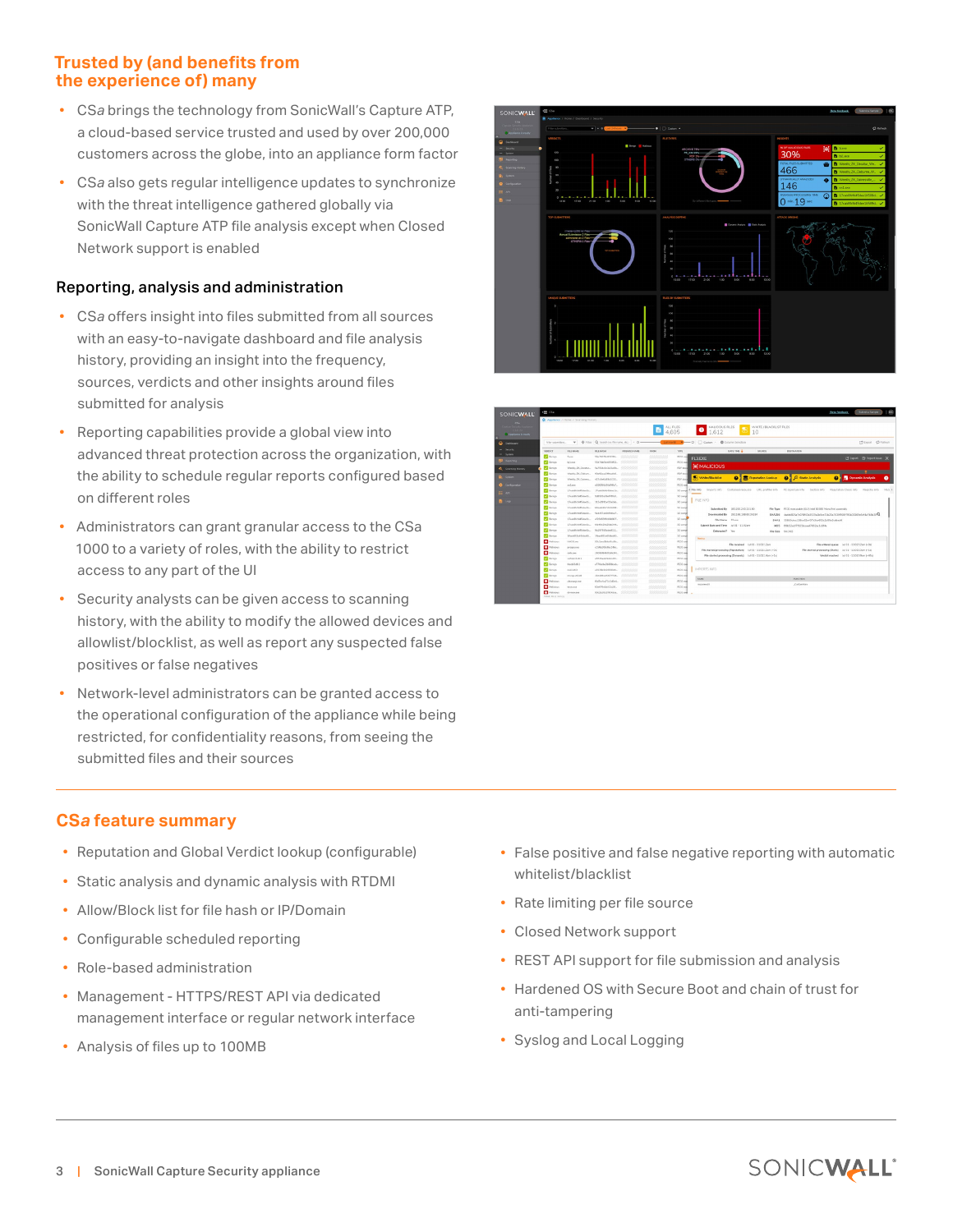# **DEPLOYMENT OPTIONS**

- SonicWall CS*a* deployment is quick and straightforward, requiring only configuration of basic networking, reporting and allowed device access to get started
- The CS*a* is built to be IP-addressable and can therefore be deployed anywhere, as long as it's reachable by devices that will submit files for analysis The CS*a* can also be deployed in closed or air-gapped networks

# **There are three primary deployment methods for the CS***a* **1000:**

#### Single Office/Single Location

- The CS*a* can be deployed anywhere on the network as long as the submission sources that will use it can reach it via an IP\*
- Once the CS*a* is deployed, the firewalls and email security systems (other solutions pending) can be configured to redirect suspicious files to the CS*a* rather than the cloud for ATP analysis

#### Distributed Enterprise/Multiple-Locations

- Multiple offices/branches can be configured to share access to a single CS*a* device, deployed either in the central HQ data center or in a remote datacenter reachable by all devices
- Access can be direct over the internet or via VPN
- Mass configuration of SonicWall systems to point to the CS*a* can be done with either GMS or the cloud-based NSM centralized management solutions for rapid configuration and deployment

#### REST API Gateway

- The CS*a* series has a REST API interface that can be used to submit files for analysis and query results by threat intelligence teams via their own scripts, web-portal integrations and other security products
- Code samples and instructions on how to get started with API scripting for the CS*a* are available at <https://github.com/sonicwall>



# *DEPLOYMENT OPTIONS*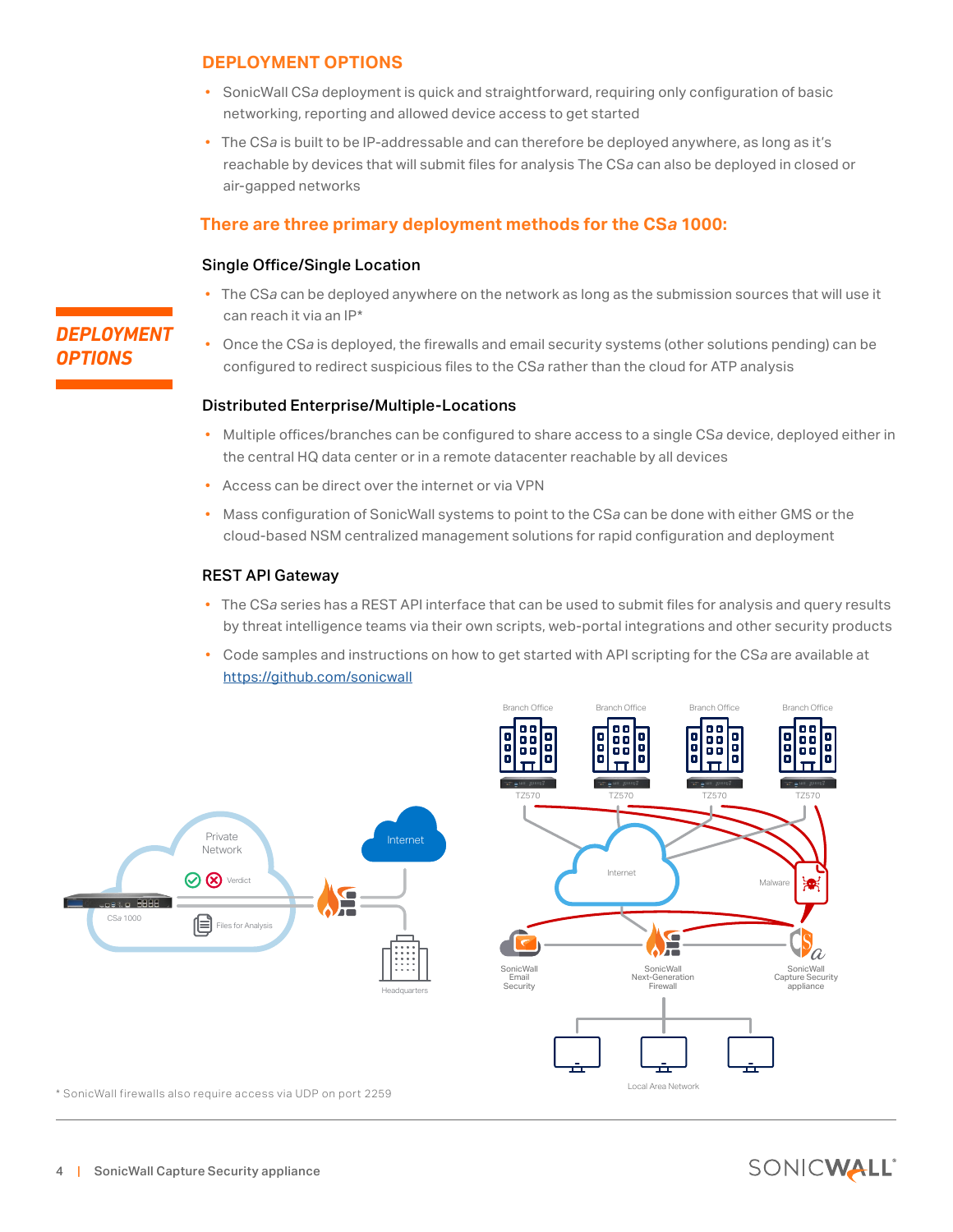# <span id="page-4-0"></span>**Capture Security appliance 1000**

| LCD display-                                                         | <b>LCD</b> controls<br>.o§ ∛¦o            | $2x 10 - GbE$<br>SFP+ ports<br><b>MEBB</b>             | Dedicated<br>Management                                                                                                                                                                                                                                                      | <b>System Fans</b><br>ः ० ।<br>$\bullet$ |                                |  |
|----------------------------------------------------------------------|-------------------------------------------|--------------------------------------------------------|------------------------------------------------------------------------------------------------------------------------------------------------------------------------------------------------------------------------------------------------------------------------------|------------------------------------------|--------------------------------|--|
| Display port                                                         | 2x USB<br>(Currently not active)<br>ports | 6x 1-GbE ports<br>-Disk activity LED                   |                                                                                                                                                                                                                                                                              | 2x 960 GB<br>storage modules             | Dual Redundant<br>Power Supply |  |
|                                                                      | Console -                                 | -Alarm condition LED<br>-Test LED<br>-Power LEDs 1 & 2 |                                                                                                                                                                                                                                                                              |                                          |                                |  |
| <b>Features</b>                                                      |                                           |                                                        |                                                                                                                                                                                                                                                                              | <b>CSa 1000</b>                          |                                |  |
| Reputation & Global Threat Lookup Throughput<br>(Files per hour) $1$ |                                           |                                                        |                                                                                                                                                                                                                                                                              | 12,000                                   |                                |  |
| Real-World File Mix Throughput (Files per hour) <sup>1</sup>         |                                           |                                                        |                                                                                                                                                                                                                                                                              | 2,500                                    |                                |  |
| Dynamic Analysis (RTDMI) Throughput (Files per Hour) <sup>1</sup>    |                                           |                                                        |                                                                                                                                                                                                                                                                              | 300                                      |                                |  |
| Max File Size                                                        |                                           |                                                        |                                                                                                                                                                                                                                                                              | 100 MB                                   |                                |  |
| Maximum Archive Scan Depth                                           |                                           |                                                        |                                                                                                                                                                                                                                                                              | 3                                        |                                |  |
| <b>REST API Support</b>                                              |                                           |                                                        |                                                                                                                                                                                                                                                                              | Management and File Analysis             |                                |  |
| SonicWall devices supported                                          |                                           |                                                        | TZ, NSa & SuperMassive (running SonicOS 6.5.4.6/7.0.1 and above) <sup>2</sup><br>Email Security 10.X<br>NSsp 15700 Series<br>NSv Series (7.X and Above)                                                                                                                      |                                          |                                |  |
| File types supported                                                 |                                           |                                                        | .cpl.dll.drv.exe.elf.ocx.scr.sys.doc.obt.wbk.docx.docm.dotx.dotm<br>.docb .xls. thx. org. wix. lix. msk. daix. dzix. mtx. xtx. max. xalx. mx. tix. alx. doob.<br>pptx.pptm.potx.potm.ppam.ppsx.ppsm.sldx.sldm.o.dylib.bundle.dmg.<br>.pdf.jar.apk.rar.bz2.bzip2.7z.xz.gz.zip |                                          |                                |  |
| <b>VMs Supported</b>                                                 |                                           |                                                        |                                                                                                                                                                                                                                                                              | Windows 7 32/64, Linux 64                |                                |  |
| Data Retention Period                                                |                                           |                                                        |                                                                                                                                                                                                                                                                              | Unrestricted, limited by storage         |                                |  |
| Storage                                                              |                                           |                                                        | 2 x 1TB SSD (RAID 1)                                                                                                                                                                                                                                                         |                                          |                                |  |
| Interfaces                                                           |                                           |                                                        | (6)-port 1GE, (2)-port 10Gb SFP+, (2) USB, (1) console                                                                                                                                                                                                                       |                                          |                                |  |
| <b>Dedicated Port Management</b>                                     |                                           |                                                        | Yes (X0)                                                                                                                                                                                                                                                                     |                                          |                                |  |

#### **Product Characteristics**

| Form factor                           | 1U                                         |  |  |
|---------------------------------------|--------------------------------------------|--|--|
| <b>Dimensions</b>                     | 17.0 x 16.5 x 1.75 in (43 x 41.5 x 4.5 cm) |  |  |
| Appliance Weight                      | 18.3 lbs (8.3 kgs)                         |  |  |
| Encryption data acceleration (AES-NI) | Yes                                        |  |  |
| MTBF ( $@$ 25°C or 77°F) in hours     | 129,601                                    |  |  |
| Power                                 | Dual power supply, hot swappable           |  |  |
| Input rating                          | 100-240 VAC, 1.79 A                        |  |  |
| Power consumption                     | 114 W                                      |  |  |
| Total heat dissipation                | 389 BTU                                    |  |  |
| Environmental                         | WEEE, EU RoHS, China RoHS                  |  |  |
| Non-operating shock                   | 110 g, 2 msec                              |  |  |
| Emissions                             | FCC, ICES, CE, C-Tick, VCCI; MIC           |  |  |
| Safety                                | TUV/GS, UL, CE PSB, CCC, BSMI, CB scheme   |  |  |
| <b>Operating Temperature</b>          | 0°C to 40°C (32°F to 104°F)                |  |  |
| <b>TPM</b>                            | Yes                                        |  |  |

Certifications FIPS 140-2 Pending, ICSA

1. Analysis throughput dependent on network connectivity, file types and compression levels and may vary from published figures.<br>2. All TZ series, NSa series and SuperMassive series that can run SonicOS 6.5.4.6 or later. N

L,